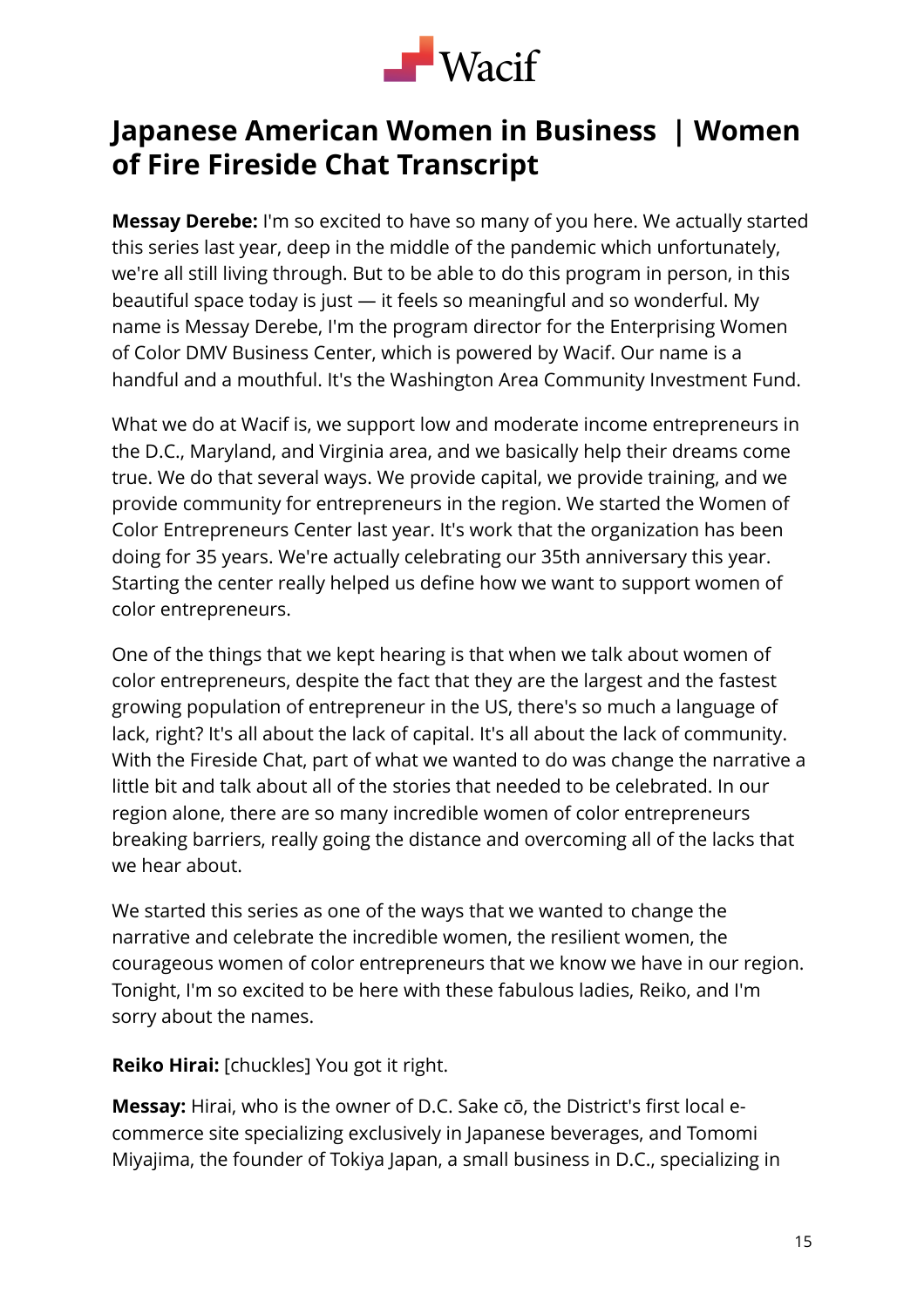Japanese pottery art and kimonos. Thank you so much for joining us this evening.

**Reiko:** Thank you.

## [applause]

**Messay:** Let's start tonight by, tell us about yourselves and your journey to entrepreneurship. Reiko, why don't we start with you?

**Reiko:** Sure. Hello, everyone. My name is Reiko Hirai, and I'm actually originally from Kyoto, Japan. I don't know how many of you have been to Japan, but it is a city with beautiful temples and pretty much what you imagine Japan is where I am from. Very conservative city with a very small communities. I came here, after I graduated from high school, I came to the United States. I told my dad I wanted to study abroad. He has worked in University of Kentucky, so he pretty much told me to go to Kentucky.

## [laughter]

**Reiko:** Little did I know that it was a little countryside, and I thought not like New York, but I was okay.

## [laughter]

**Reiko:** I pretty much enjoyed being in a beautiful, beautiful land. Then I didn't want to say that I went to United States just knowing the small city. I moved to Washington D.C., visited my friend. I said I'm going to be there just for one week, and the rest was the history. Fast forward, I started a first business in 2006. I still have the event production company that I work closely with Japanese businesses in town, like Cherry Blossom Festival, University of Japan, Japan Commerce Association, all that organizations. Then, in 2020, I started this sake business, which is still really, really a baby business for me, but it's been a great journey.

#### **Messay:** Wonderful. Thank you.

**Tomomi Miyajima:** Nice. My turn? Hi, everyone. Thank you so much for being here. It's wonderful to be here. Thank you. Thank you for everything, Christina. My journey, where could I start? I was born in a small village in Japan, very rural, remote, really in the middle of nowhere. I lost my parents when I was a baby. I was raised by my grandparents. The family had a traditional family business specializing *Mino-yaki* pottery.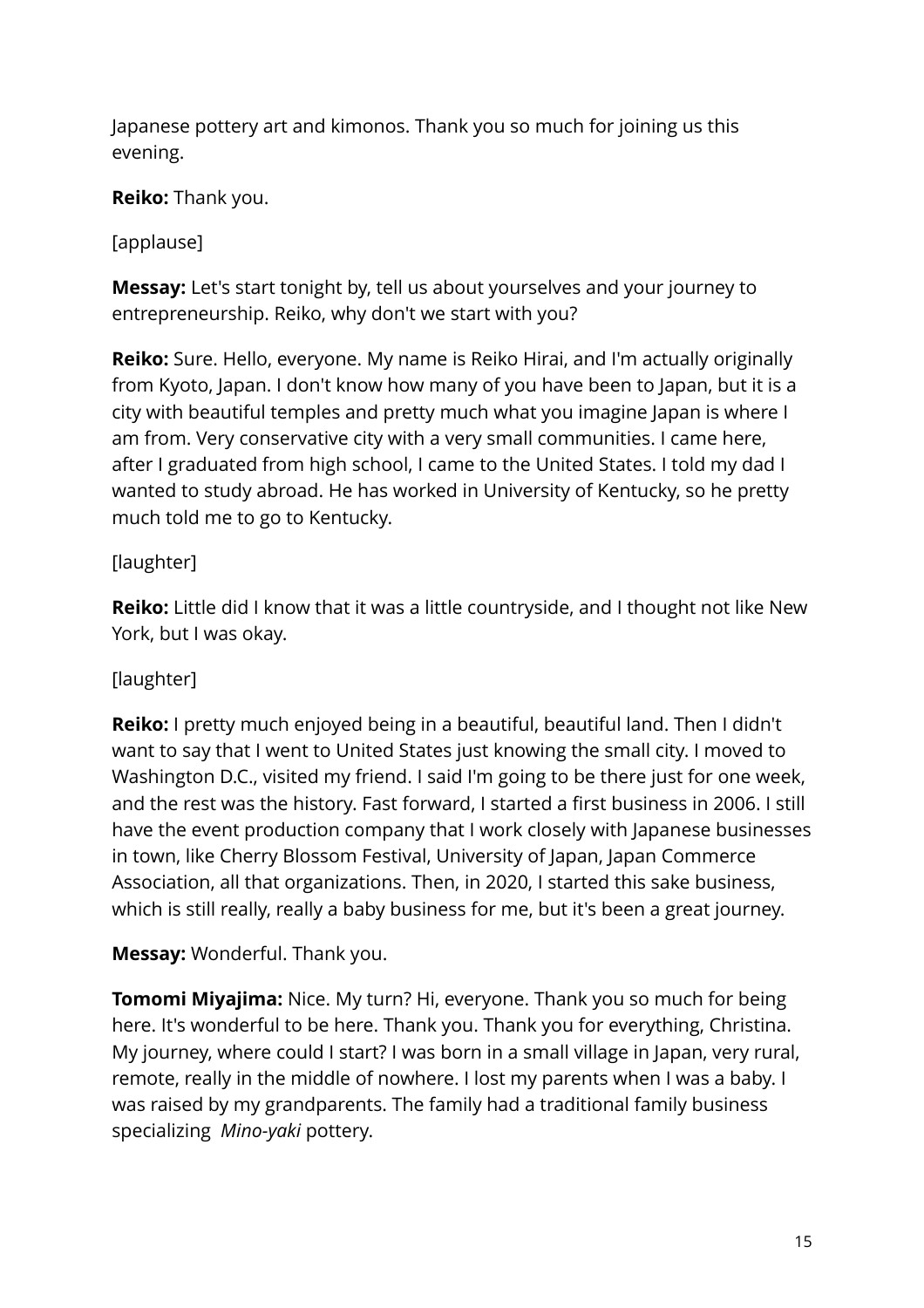It helps me a lot because we've been to so many events, during the Cherry Blossom Festival, I lost my voice. Thank you. This helps me. Sorry. I was saying that I wanted to become self-sufficient. As a child, I always felt that I have to be financially independent because I didn't want to be dependent on my grandparents. I became a school teacher after graduating from college in Japan because this was the, I think, one of only or just two of the most secure job for women in Japan. That it's like a lifetime job with open ended contract, with decent benefit. I was not so much into the education. I'm sorry. [chuckles]

To be a honest, I just needed the financial security. I wanted to be independent. That's how I got into the field of education. Then after like five years working with the children with disabilities and some challenges, I was assigned to those special education school. I have seen so many challenges that kids and parents face even in 21st century Japan. It was like a wake up call for me, like, "Oh, I thought I was an orphan, that I was already miserable, but wow, there are so many other issues in modern Japan." I thought I also wanted to see the other part of the world, not in my just tiny, small village.

I came to the US not knowing what the PhD study would [chuckles] entail, but anyway, I got into a graduate school, I pursued education, education policies focusing on reducing the inequalities. Then I got a job with the World Bank International Organization. I was in charge of education projects for the Middle East and North Africa, building schools for refugee children. My journey, the first part of my career was all about education, working with children with challenges, and I think at some point, I lost my mind.

## [laughter]

**Tomomi:** I had some decent job and it's like the job got me travel all across the world. Very prominent. I really enjoyed working with the international organization, but further away as I travelled, I got to see so many countries. I go to travel all across the world, but then I felt like serving all these countries are so precious, rewarding, but I haven't given back to my own country or my own community who raised me. I always felt that there are issues in my country, in my village, those artists and craftsmen are losing their jobs. The traditional industry, the crafts making are shrinking because they cannot make a living out of it.

There is not much market. Domestic market is shrinking. I thought, for the first time, why don't I do something to give back to my own country and my own community? That was the motivation that I started this business, to connect the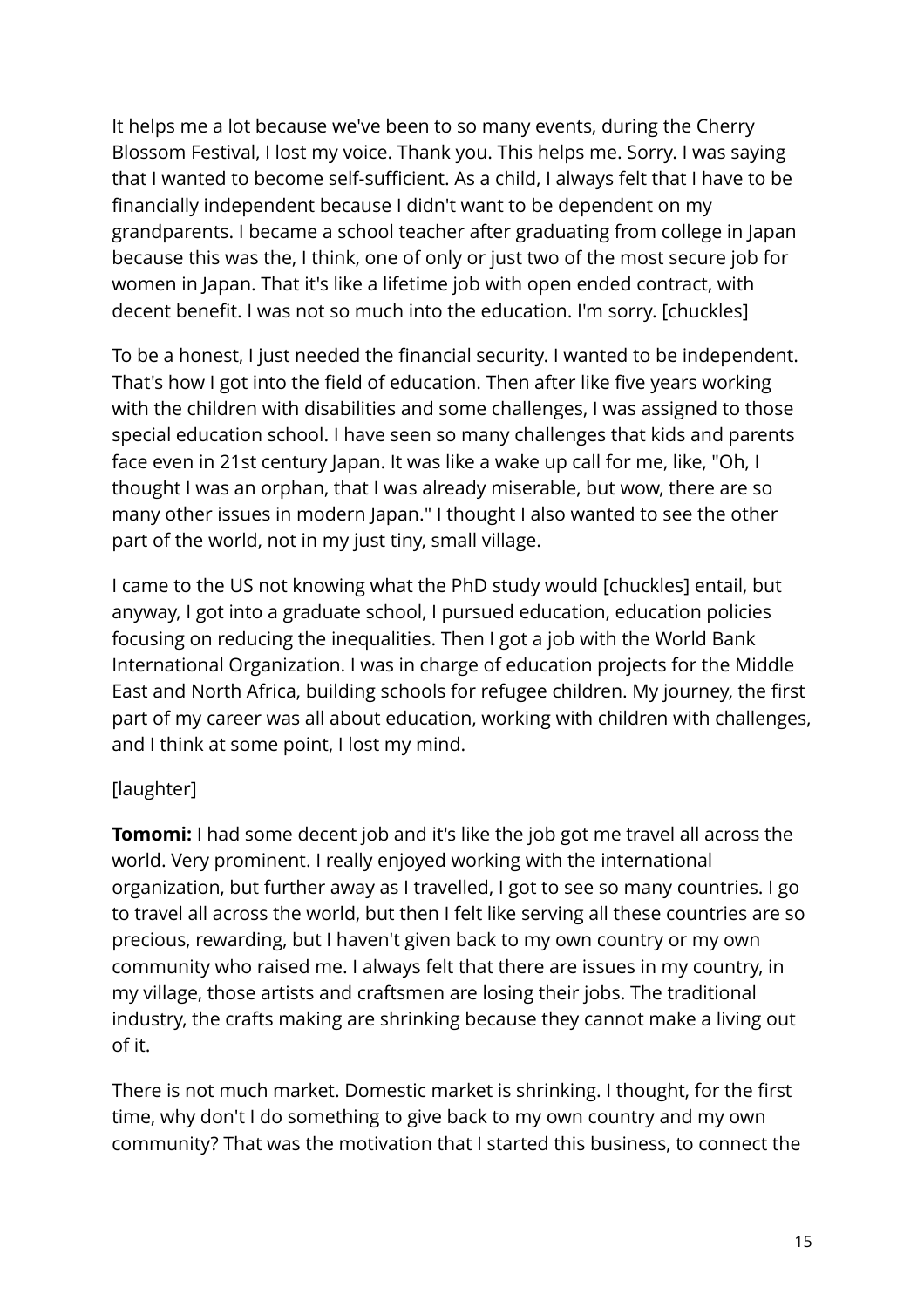Japanese artists and craftsmen with the audience here, from my village. Thank you. It was too long. Thank you.

**Messay:** No, that was perfect.

[applause]

**Messay:** Thank you. You both have actually touched on my next question, which was, what inspired you to pursue the path of small business? Was there maybe a moment where you knew this was the way to go for you? I think, Tomomi, you touched on it a little bit where you said, "I must have been crazy."

# [laughter]

**Messay:** I think every entrepreneur has had that moment where you think, "I must be crazy. Why am I doing this?" Was there a moment for you when you knew this was the right path?

**Reiko:** When I came to the Washington D.C., I didn't have the working permit. In order to work in a foreign country, we have to have the work permit. I basically tried to look for the place where they would just hire me and then possibly support for the visa. There's a lot of vague grey zone around there, but during that time, actually I worked for the restaurant, I worked for a vintage clothing shop, I delivered Japanese newspaper.

## [laughter]

**Reiko:** Yes. What else I did? I worked for many, many small businesses. The whole time, I was able to work for the small businesses who would support the visa. Pretty much, I self-trained myself working with those small business owners. Really, I learned from day one that small businesses, more freedom, but at the same time, we do everything.

# [laughter]

**Reiko:** Then, fast forward in 2006, at that time I was selling wedding gown. Met wonderful brides, and was in Downtown D.C. I started to volunteer for Japan-America Society, which is another organization that's supporting tonight. They were doing this massive Japanese street festival during that time already. I was volunteering for that. What happened was the director that was running that festival decided to move on. They were looking for someone crazy enough to take over that directing the festival. They knew that I was really passionate about the street festival.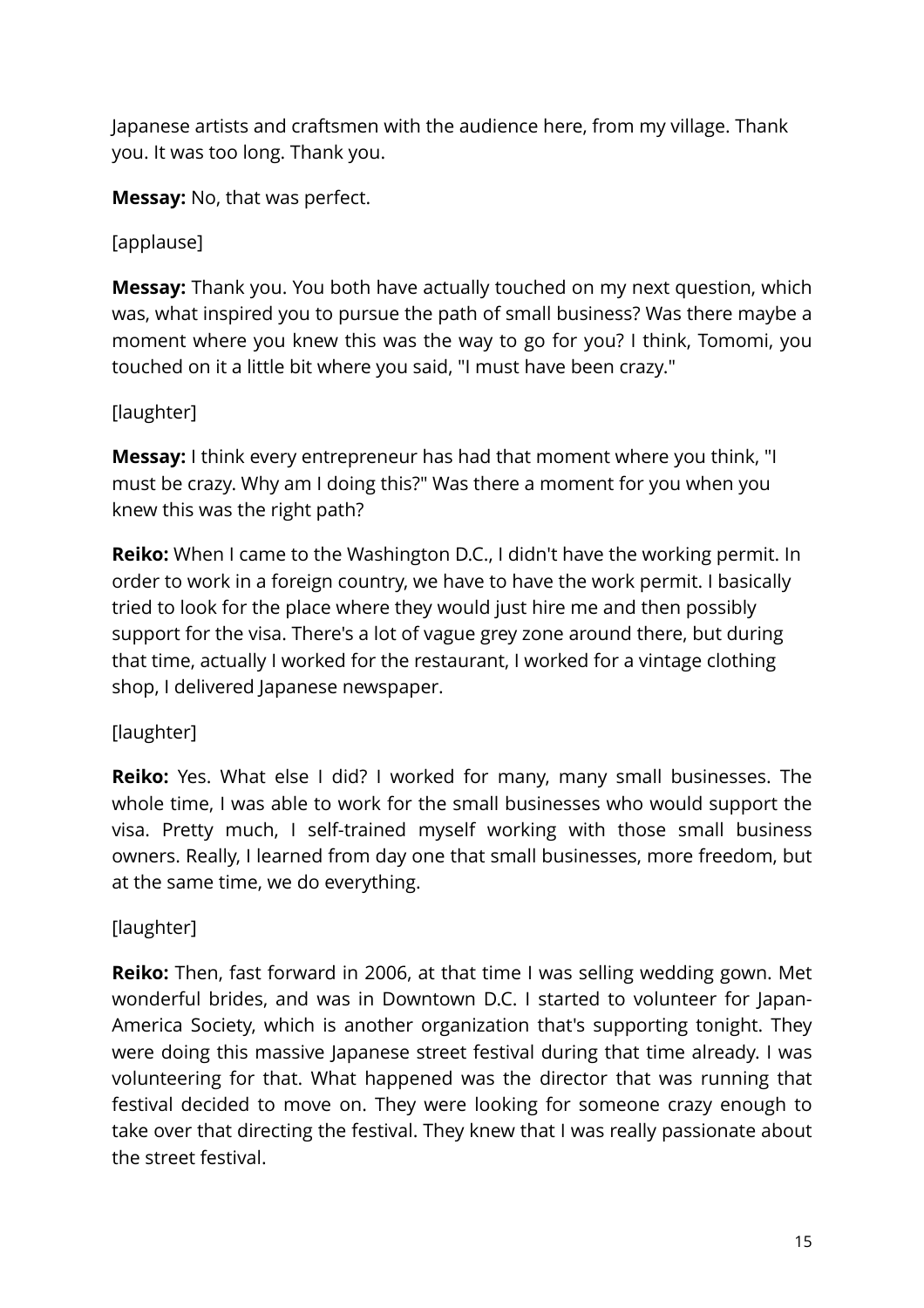I was passionate because being able to be in that street festival that presents Japan, and then so many people were so interested in Japan. It was just such an energy ball for me. I wanted to be part of it, but I didn't think that I would be directing it. There was nobody who wanted to do it, so they basically asked me if I wanted to work for the Japan-America Society. Now, I had a choice to work for them, but working for many small businesses and I was doing many different things at that time, I didn't want to lock myself in.

#### [laughter]

**Reiko:** I didn't want to lock myself into the one organization, but I just wanted to do something that would passionate me. I said, "You know what, I'm going to start a business and I'm going to contract. Work as a contractor. That way I can just pick and choose whatever that I feel passionate about. Maybe two weeks after they offered me the job, I went ahead and opened the business [crosstalk]-

#### **Messay:** So fast. Wow.

**Reiko: –** hired me as a contractor. After that, opening the business in America was – I wouldn't say easy, but so much easy to just file. Continuing is much harder. From there, I took in many, many projects, but there was so many up and downs, up and downs. You really had to work hard to try to find the new contracts and things like that. That's pretty much how I ended up with starting the business.

**Messay:** That's great. We always hear that really scaling a business is so much harder than starting a business. That resonates, I think, with anybody that's ever tried to run a business before.

#### **Messay:** You should. What about you, Tomomi?

**Tomomi:** Sorry, what's the question? Sorry. I got so preoccupied that I didn't know that you delivered Japanese newspapers. I knew that she worked in the vintage clothing store and the wedding gowns.

**Messay:** The question was if there was a moment where you knew you were an entrepreneur. That you were ready to start your own business. Was there a turning point for you?

**Tomomi:** My family, as I mentioned, we have been having the family business since 1768. My brother is a seventh-generation kino master. We produce *Minoyaki* pottery, but it's not always about the ceramic. They have changed the context, but they always have some sort of small business. I think it runs in my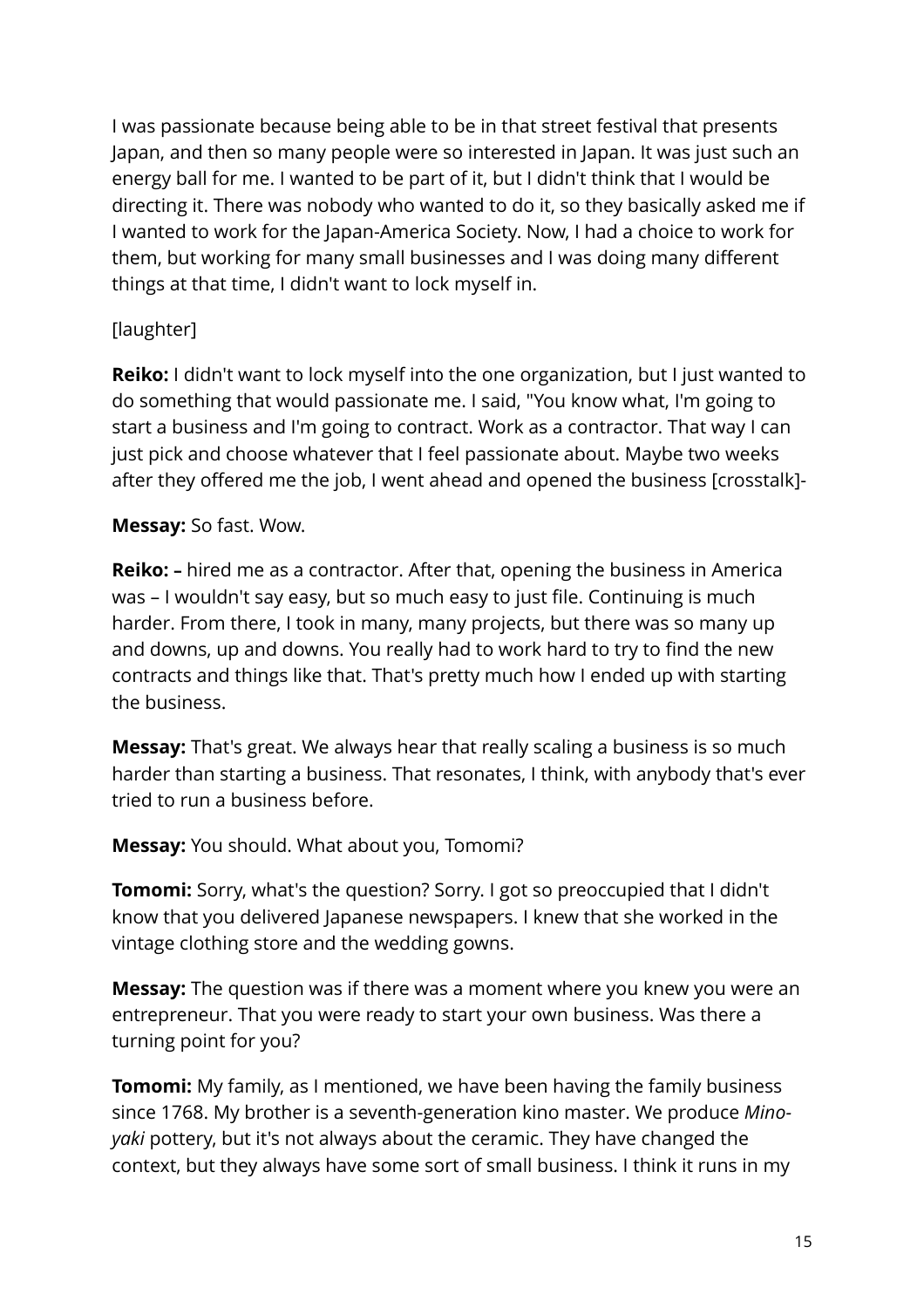blood, but I've seen it, how unstable it is. There's so much things above your control. As a child, I always wanted to have some sort of security and stability. When it came to my career choice, I always pursued something like public servant or something more stable rather than running a business because I knew how hard it would be.

After a while working as a teacher or as an international diplomat, I started feeling a bit [chuckles]. My daughter asked the other day, "Mommy, how come you quit the World Bank?

## [laughter]

**Tomomi:** Then I said, no thinking, but naturally I said, "I wanted to be my own boss." I wanted to

#### [applause]

**Tomomi:** Thank you. Thank you. Regardless of the size of the business, I just wanted to live my life to the fullest, to own it. You can still have a fabulous job even if you belong to an institution, but it's a different feel. That, I think, was deep inside of me the whole time. I was just scared to embark on that journey for so many years, but then when the pandemic hit, I thought, "You can't really plan things." You never know what's going to happen. There are so many different crises and emergencies. You can't control everything happening in this world, so it's like now or never. That's how I felt. If I don't do this now, I'm not going to do it ever. That was the turning point, or-- Thank you.

**Messay:** Yes. I think it's always great for other people to hear about that moment, that leap that a lot of entrepreneurs have to make, that moment where you just say, "You know what, I don't have all the answers, I'm not going to have all the data that's going to tell me this is going to be wildly successful, but I'm going to stop being scared and do it anyway." Part of the concept of why we do these Fireside Chats is that it's so great for other entrepreneurs to hear that. That you can be running a business and still scared. [chuckles] I think often actually all of us that have run businesses are constantly scared. I'm so glad that you felt comfortable sharing that.

You both mentioned your experiences of coming to the US, and as someone who is also an immigrant and relates to that experience. How much of your Japanese culture, the immigrant experience, how does that fit into your entrepreneurial journey and how did you navigate being an entrepreneur and an immigrant and a woman of color?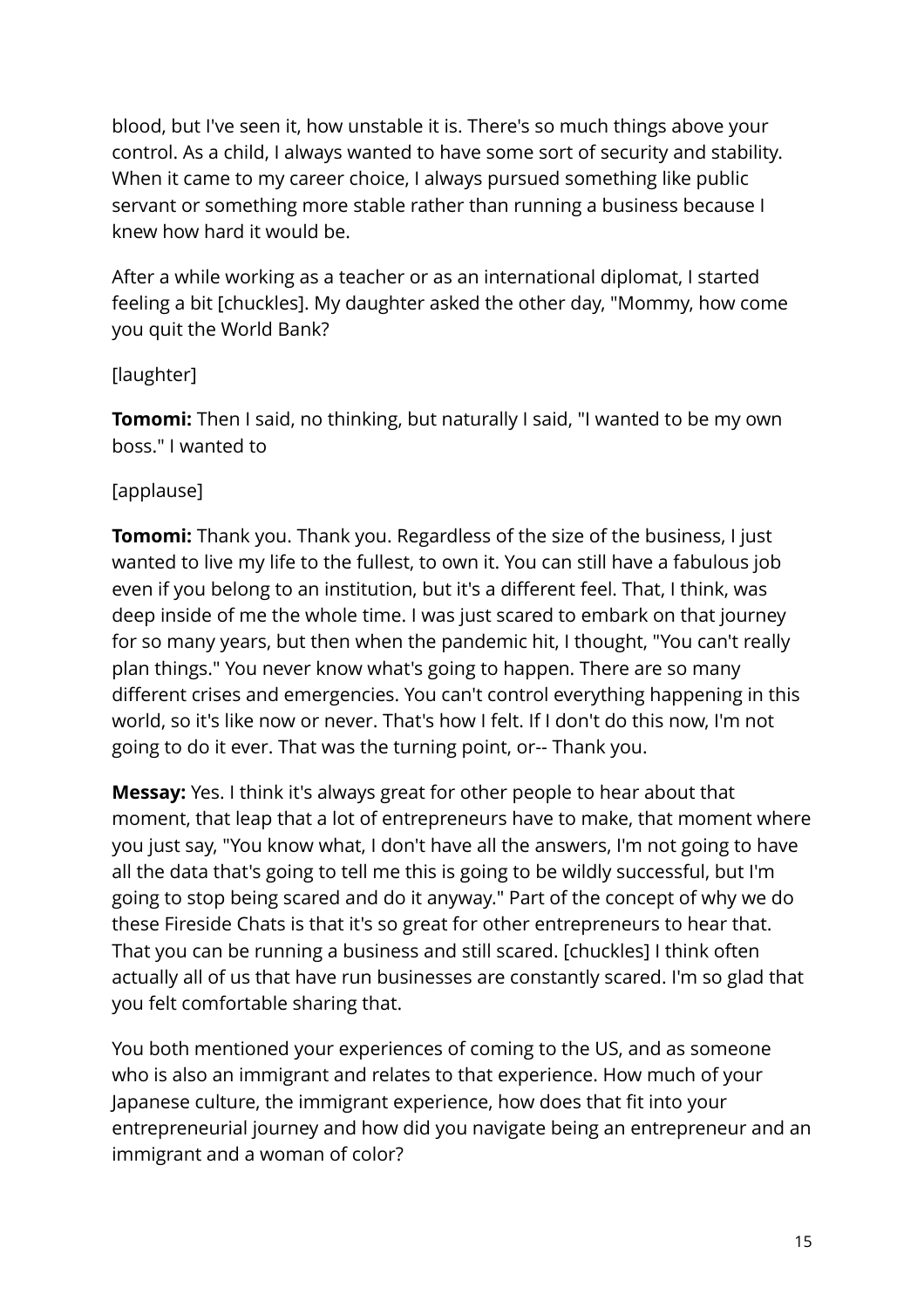**Reiko:** When I left Japan, Japan is just

**Tomomi:** Homogeneous?

**Reiko:** No, it's more like a one…

**Tomomi:** Monologic.

**Messay:** Monolithic?

**Reiko:** Yes. We are all Japanese. We don't have much of a diversity. This thought about, I am Japanese, it wasn't really there until maybe I came here. I think it was when I was working for the vintage clothing shop in Georgetown, it was a small shop and it was a very vibrant shop. A lot of people came through the door looking for the vintage clothing and then so many people, when they found out that I was from Japan, they were like, "Oh, you're from Japan?" Like, "Oh, that's so cool."

[laughter]

**Reiko:** Like, "Oh, I love Japanese people's fashion."

[laughter]

**Reiko:** They taught me how cool my culture was. It was like that and then realized that, "Oh, I am Japanese." For me, it came in the reverse side. Even when I was in Kentucky, I think Kentucky, I had too much fun.

## [laughter]

**Reiko:** I did notice that people were looking at me different, but it really didn't sink that way. I think it was really from that point, I really start to know that I am Japanese and maybe more start to appreciate being different. In terms of sake business, I think I made a big circle, like Tomomi, I think, in terms of going back to promoting the beverage from my own country. Sake was the last choice of the beverage when I was in Japan. I was in high school, but –

## [laughter]

**Reiko:** – it was the last choice of beverage. I was going for the beer, I was going for the cocktails, but now I really do appreciate sake so much more.

**Tomomi:** Well, I migrated to the US 22 years ago, the summer of 2000. First, I lived in California for my graduate study. It's a big city, it's L.A. Then, for my previous job for the UN, I moved to Washington D.C. I've only lived in those two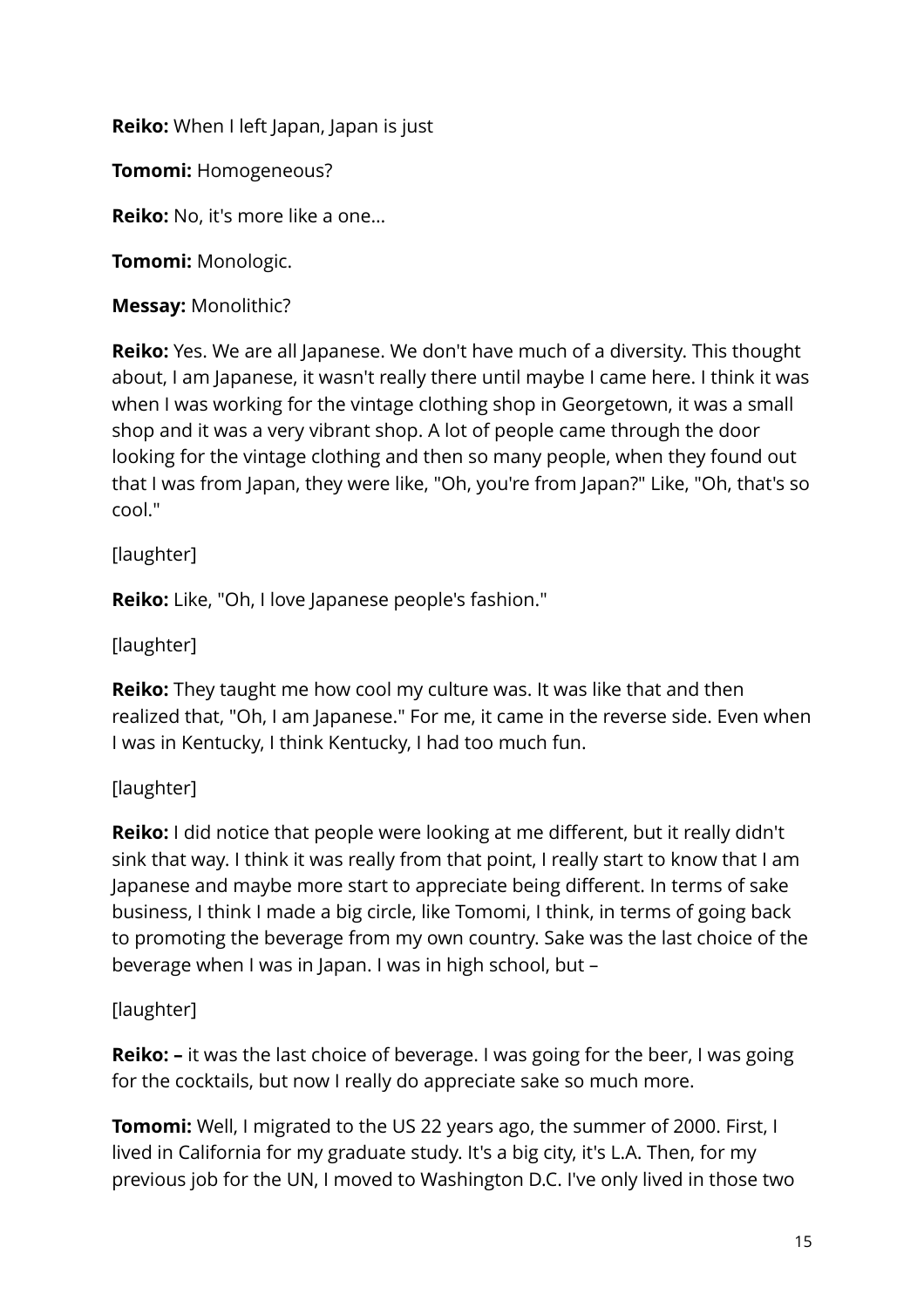big cities, East Coast, West Coast. You are like cosmopolitan. Like you are the global citizen. I think I was blessed to be surrounded with so good friends. Personally, I didn't really experience like severe form of discrimination, but something subtle. Yes, it exist. I sense it sometimes, but still, I think that didn't stop me. That actually gave me more energy or more drive to go on.

As Reiko said, we were actually so lucky that our Japanese pop culture, subculture, the anime and all this cool, cute kawaii fashion, sushi, of course, they are really extreme. Sake. Yes, of course.

#### [laughter] **[00:22:30]**

**Tomomi:** I think it's usually very much welcomed, and we were received in a very positive manner, so I'm only grateful. I'm proud of my roots. Then, I always felt that I should not be using it as an excuse if I cannot perform. I mean, my English was horrible when I landed in the US. I really struggled, but each time I felt that I was so behind in school and at work and I felt like I'm so lower than all other American people or other like--

**Reiko:** English speaking.

**Tomomi:** Yes. Other ethnicities, maybe. I don't know. I try not to make it as excuse to stop me. I'm only grateful that the community here is so warm and they embrace the diversity, but I think it's a very important element, like being sort by immigrant women of color. May I say that?

## **Messay:** Yes.

**Tomomi:** I still feel excited.

#### [applause]

**Messay:** I think having that community for all of us to support each other and to also create a network, because I think a lot of the times when you're running a business, it can be so isolating and it can feel are really lonely. It feels like you're in it by yourself because you usually are. You're doing everything for your business. So, having a community of other entrepreneurs that you can reach out to, to get advice from, or to get referrals from is always really helpful.

Let's talk about your specific businesses. Tomomi, I know that the foremost pottery that your organization does, your business does, dates back to the early seventh century. How have you managed to update this art form for a 21st century market?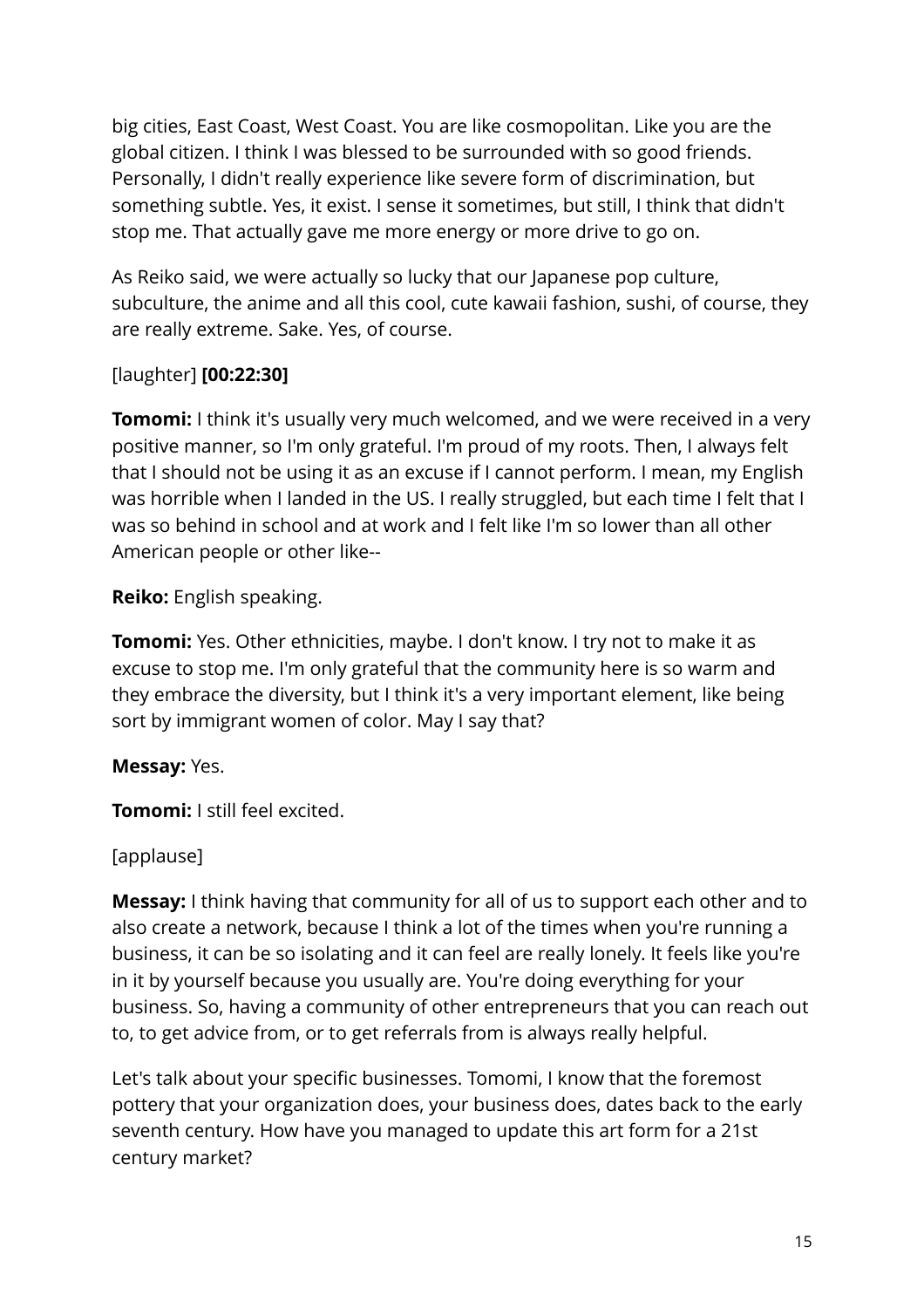**Tomomi:** Oh, good question. Thank you so much. The *Mino-yaki* pottery making, as you said, has started since the seventh century. It has like 1,300 years of history. You'd be surprised when you see the works from like 10th century, for instance, or 16th century. It's so cool and it's like a timeless classic. What I display on the table over there… this didn't happen recently. This has been there since the 16th century.

We still mimic, copy the design from those predecessors, and still, it doesn't fade. I don't need to recreate things because it's already cool, but it's more difficult for us to preserve the tradition because it's so easy to get lost. There's so much information, there's so much distractions, but just stick to our roots, something authentic like it was already there. I don't need to destroy it. Then, our art is, most of the pieces that I sell in my store are handcrafted by our artisans and craftsmanship so they always add some new touches but without losing the base. Without losing the roots. I don't need to force them to do something wacky tacky new things just to be interesting.

**Messay:** They're absolutely beautiful.

**Tomomi:** Thank you.

**Messay:** I can see that. Then, for Reiko, I read that the sake industry was smaller in the US. What do you think the future of the industry looks like? Does that look different in a city like D.C. compared to other cities in the US?

**Reiko:** The sake business is actually very much growing in United States. It's actually one of the-- It used to be number one export country for sake, but now it's number two, but the sake that's available here in D.C., for me, still is very, very small. I'm actually delivering. Well, I used to deliver, until a few months ago, myself. I'm dragging and dropping the sake at each residence and there's so many houses that I don't even knock on the door. Did I knock on your door?

## [laughter]

**Reiko:** I think the sake business has so much potential, it's just that the trend is there, but in very limited –

## **Messay:** Market.

**Reiko:** – market. Yes, thank you. Market. My mission is really, to bring the sake to the D.C.'s everyday dining culture because sake really goes with so many different foods, it doesn't really have to be enjoyed only by sushi and sashimi, it could go with potato chips, cheese, whatever. It's something that you just have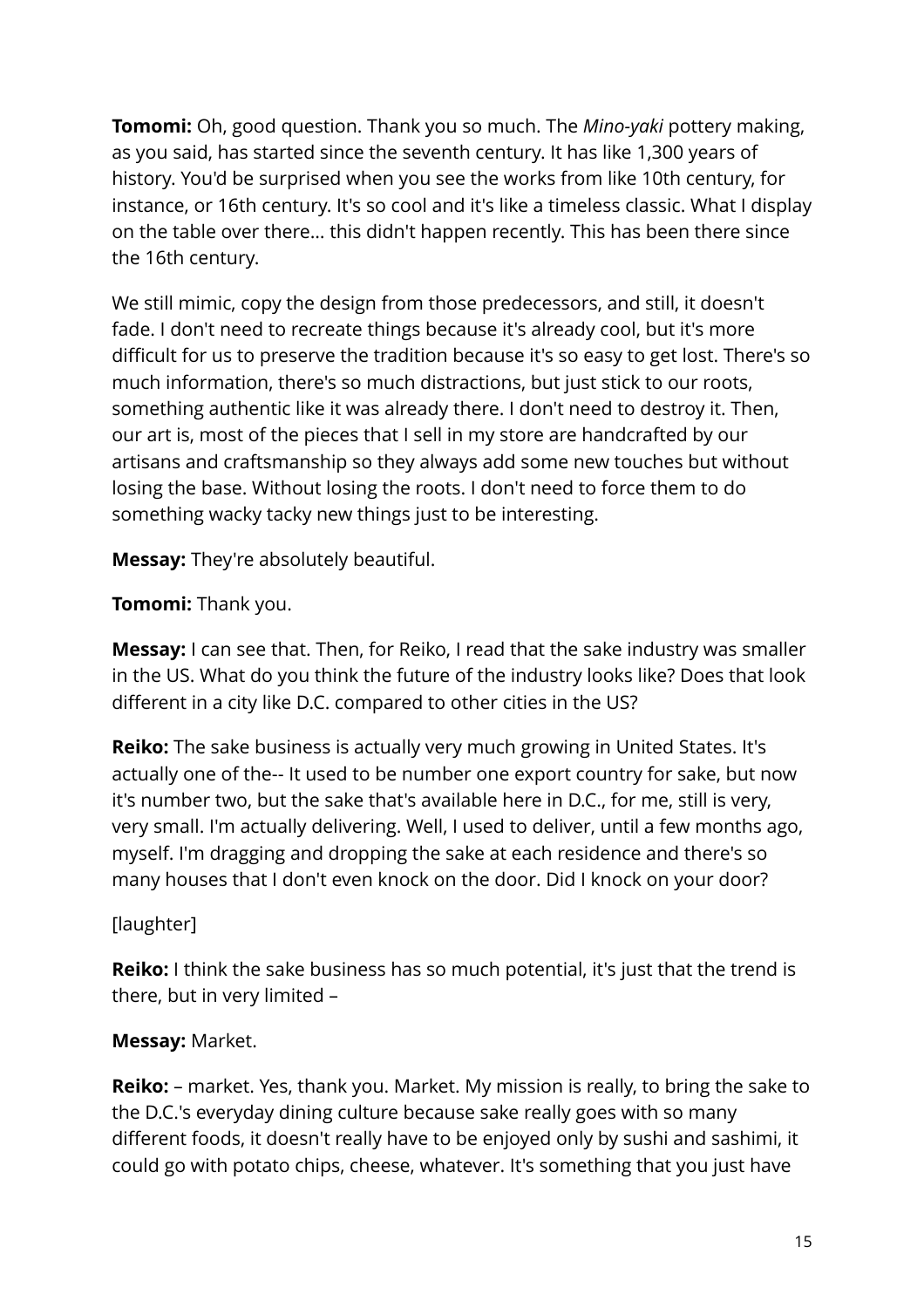to open the eyes of the people. That's really my mission. I think with the-- The thought trail fade off. Anyway, it's definitely a growing market and I have a lot to do.

Sake, at this point right now, I feel wine, maybe 40 something years ago, people only knew red or white. Now, you know chardonnay. Sake actually, also is not just hot or cold, it actually has so many different things and there's a lot that I would love for you guys to experience.

**Messay:** We're certainly going to experience that in a little bit. I did want to ask you, speaking of taking leaps, you started your business during the pandemic, and you made the decision to run it as an e-commerce business. Tell us a little bit about that.

**Reiko:** As I said, I have an event business, event or more like a project management business. I've done a lot of-- From maybe 2007, the Japanese government started to put much more effort in promoting the sake into the United States. Accordingly, as an event business, I was starting to do a lot of sake promotion events. Then I saw so many sake brewers will travel from Japan, spend a lot of money and then do all these tasting.

Then I saw that the market was growing, not market, the people were directly very, very interested in sake, but maybe around 2015, when it was really hitting hard in terms of promotion, there was no place that they would say, "Oh, where can I get this?" There was no place for people to go and purchase. Maybe they might have one at that liquor store, maybe one at that liquor store, but we just really didn't know where. I started to have this idea of maybe having the brick and stone store. 2015, e-commerce wasn't really that big yet.

I actually went around and looked for the property, and with a little money in my pocket, I went around and then I saw the rent, and I started calculating how many bottles I would sell. I said, "I know D.C. love sake, but not that much yet." I had that idea, I preserved it, and then fast forward, Amazon started to become big, and this and that, but still, I had a pretty busy event company that I was running and it was too crazy for me to think even to have another business. At the same time, more brewers were coming into town, more people signed for.

I see, every time I do the tasting, it was like, "Oh, my God, this is so good. Where can I get it?" This became like FAQ. It just really started to bother me that it's like, "Oh, my gosh, can somebody just please open a sake shop?" Okay, already. It's like, if you open it, I'll be promoting, and it's just going to roll. I just know that it's going to roll, but it was just not happening. One day I just sit down and then put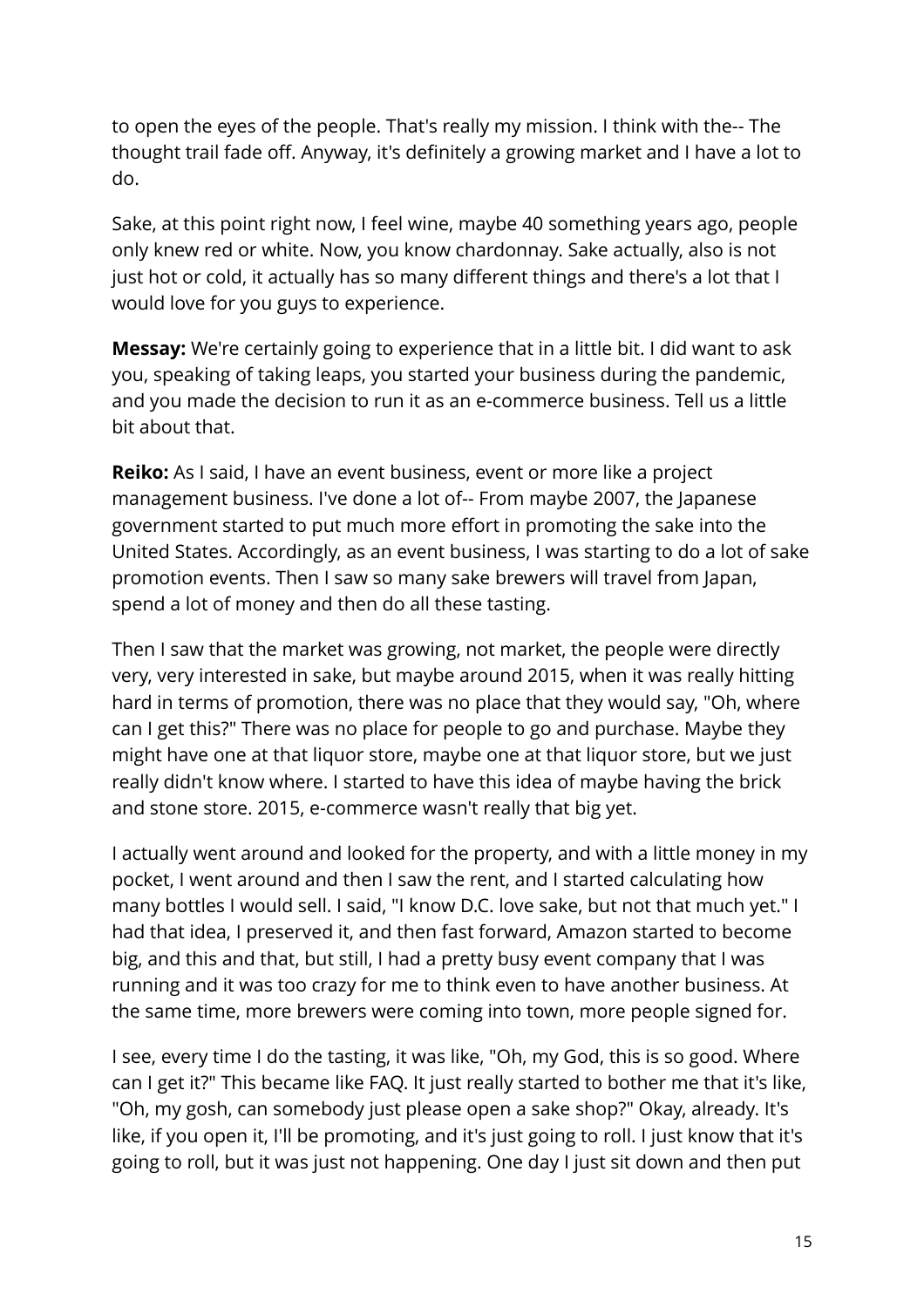all the numbers together. How much? In order to get an alcohol retail license, what do I need to do? How much I need to spend. If I don't sell a single bottle a whole year, what kind of money that I am going to be losing.

I had that spreadsheet of number and I saw the number and I said, "Well, if I don't have any sale, and this is the money that I'm going to lose, I'm going to take a chance. From that time, I started to apply for the alcohol license and then my plan was, in 2020, in February, I was going to have my alcohol retail license. I worked for the Cherry Blossom Festival, also in the projects. I'm going to promote it through the Cherry Blossom. I had a whole plan, but around February, sometimes government takes a little longer… Then to March, you remember March, 2020.

#### **Messay:** Yes. Unfortunately.

**Reiko:** Then everything shut down. Also did my license process shut down. In June that year, I got a notice saying like, "Congratulation. You have an alcohol license." I was like, "Hold."

## [laughter]

**Reiko:** "I'm going to make this website right now." It just so happened. I came from more of an event side. Really, my thinking of creating this business was to make the commerce to flow. I loved sake. I had a PhD in drinking, but [chuckles] not at e-commerce. That really made me-- It just so happened accidentally, but from there on, it's nonstop learning about e-commerce and delivery, the stories ordering process and all these things, but it was really worth it because I really get to open a new door and meet brand new kind of people and learning more about how much people enjoy about Japan and things like that.

**Messay:** Amazing. Because you took that leap, we'll be able to learn more about sake, of course. I'm going to ask one more question and then I want to open it up to the audience for questions as well. I know you have a brick and mortar store. Tell us a little bit about how the pandemic affected your business model.

**Tomomi:** Yes. Thank you for your question. I think I'm still debating with myself all the time whether I should keep the brick and mortar store or not. To move on to other form of selling, like online or some other platforms, because it's so hard to keep it running. You pay the rent, you hire someone, you train your staff, you pay the authorities, and then you keep the place always neat and clean and welcoming. It's so much work. You can sell anything and anywhere here in this world. I always question myself like, "Why am I doing this?"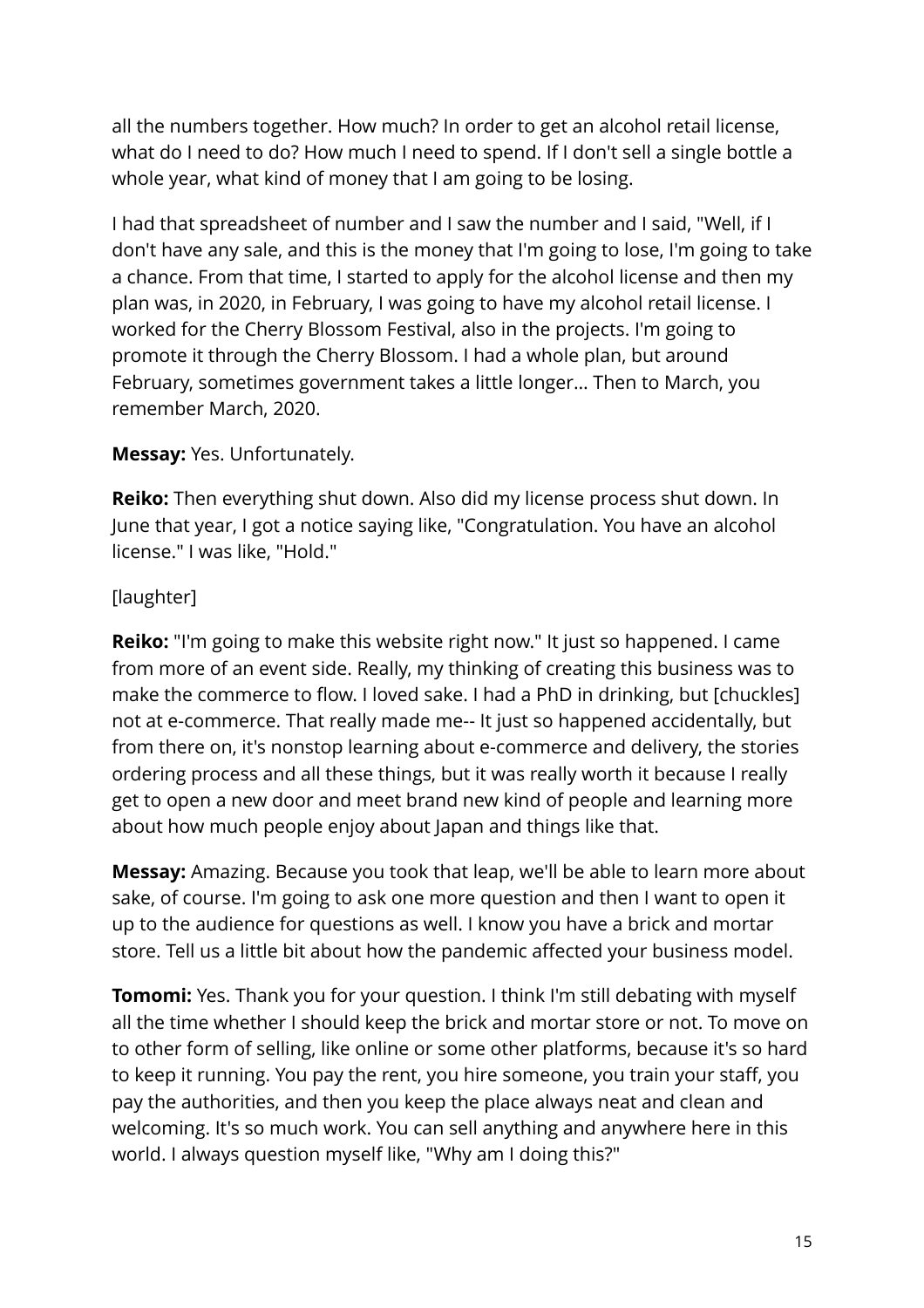# [laughter]

**Tomomi:** It's so labor-intensive and not always financially rewarding, but what's rewarding the most by having the brick and mortar store, the physical location, is that you get to see the people. I get to see my real customers. Their place. I have the live interaction. We have a nice conversation. We get to know each other. I'm not saying e-commerce is any less. That's not my intention.

#### **Messay:** Of course. Yes.

**Tomomi:** It's useful and it's convenient. It's just that I started enjoying this interaction with my customers face-to-face. Of course, it has been difficult because with the pandemic, we needed to shut down. I had only limited hours operation. Some months, we were forced to close the door. Most of 2020 we were not allowed to do business because we're not essential workers. It has been quite difficult. Then, I've seen so many other small businesses around me, in my neighborhood, they've gone. After they run out of the support from the government, they're gone. They just couldn't sustain. They just couldn't survive.

It's really hard. I didn't know that you do the number crunching. We've been friends and I thought that you knew well enough, but I didn't know that you actually calculated risk and cost. Oh, my.

## [laughter]

**Tomomi:** I'm discovering this by the way. I did the same. I did some month, and then a scenario, a few scenarios, like assumptions. What if this pandemic continues and then I'm not allowed to open source? Of course, the way I wanted didn't always work as we calculated in our head, but I think, "Just give it a shot and then I'll just quit." Because every crisis comes with an opportunity or two, I wanted to believe. While all others are dropping out, if I could survive, I could be the winner.

I was hanging on to myself. Mentally, always having a one-on-one face-to-face meeting with myself, and always questioning my judgment. I'm not saying I'm confident or I'm always scared. I'm not fearless, but still I keep going. That's the only way that we can survive.

**Messay:** Yes. That is a wonderful, wonderful note to end on for this portion. I think, of course, we have to celebrate every single small business that has made it so far, through the pandemic, but we don't just celebrate them, we also have to support them with our dollars because that's what really matters. I do want to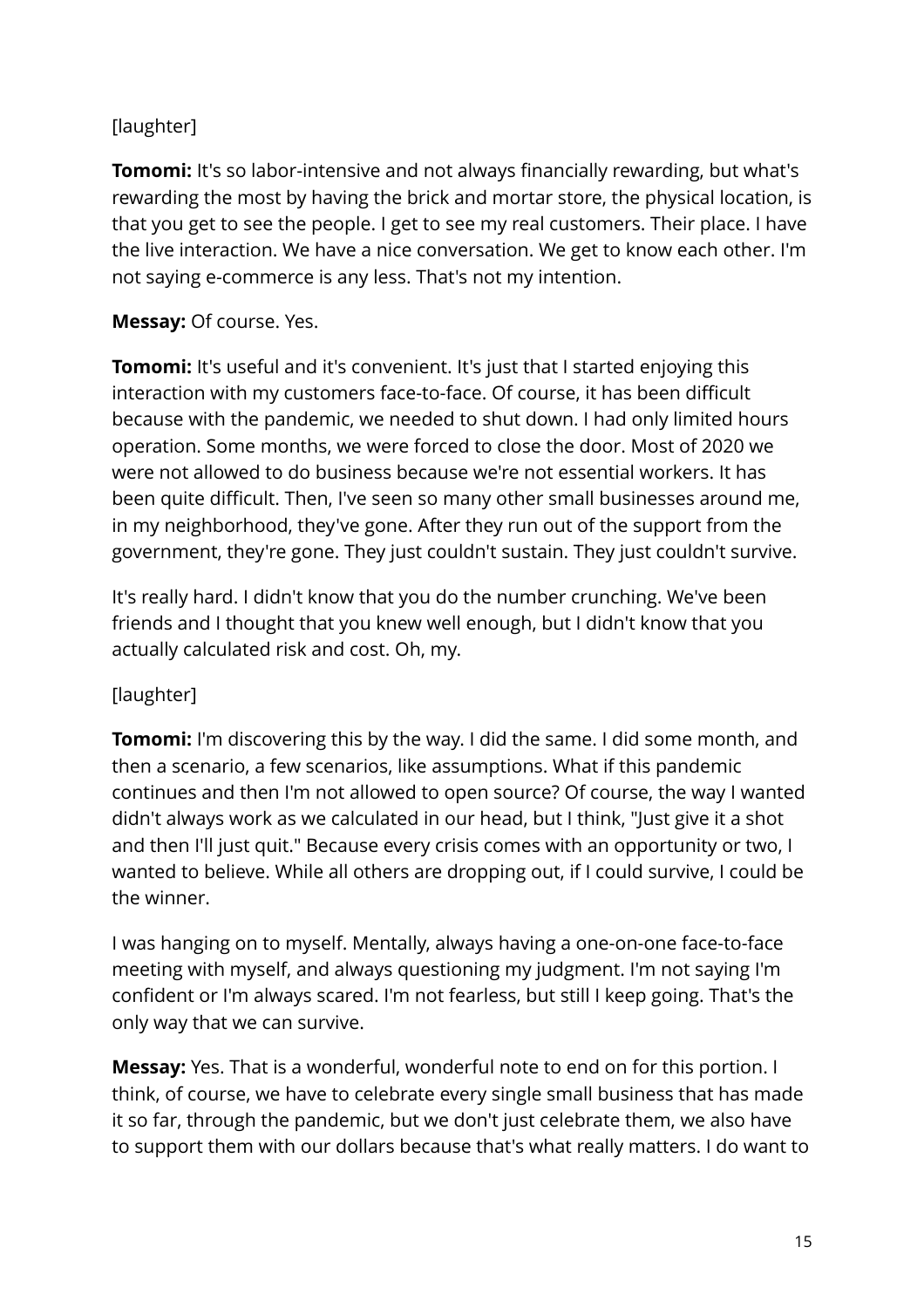open it up to the audience for maybe one or two questions. Anybody who has a burning question they must ask.

**Audience Member 1:** I just recently started my own business, so I hear and listen to all of you. Different is I came here when I was very young age, was 12 years old. Being a self entrepreneur is one thing I always wanted because I always fired my boss. It's like two week notice, hand it to them. They said, "Okay." They hand it to me. Sometimes I don't go home and tell my parents that because they will scold me. I was like, "Yes. Apparently, I'm very crafty because I think outside the box." Thank you for being a trailblazer, and thank you for your dedication to promote culture in the USA. I know it can be a nerve-racking process. I am too, but you inspire me.

**Reiko:** Thank you.

**Audience Member 1:** Thank you.

**Tomomi:** Thank you.

**Messay:** Thank you for those comments.

[applause]

**Messay:** Any other questions? Yes.

**Audience Member 2:** Thank you so much for your stories. It was really great to hear, really inspiring. I just feel like I want to collaborate right now.

[laughter]

**Audience Member 2:** I was just thinking, my business probably has been service-based, and I was thinking, what can I do? What can anybody do to help promote this? I know it's a brick and mortar store, it's e-commerce, it's just word of mouth, I'm sure. Is there opportunities we can listen out for or think about and just be able to connect with?

**Reiko:** [Japanese language]

[laughter]

**Reiko:** For being an e-commerce business, obviously I'm still learning. Tomomi touched a little bit about having a brick and stone store. I do believe, I worked for the wedding gowns and I worked for the vintage clothing shop. I loved being in the store, I loved selling stuff that I really are passionate about. Right now,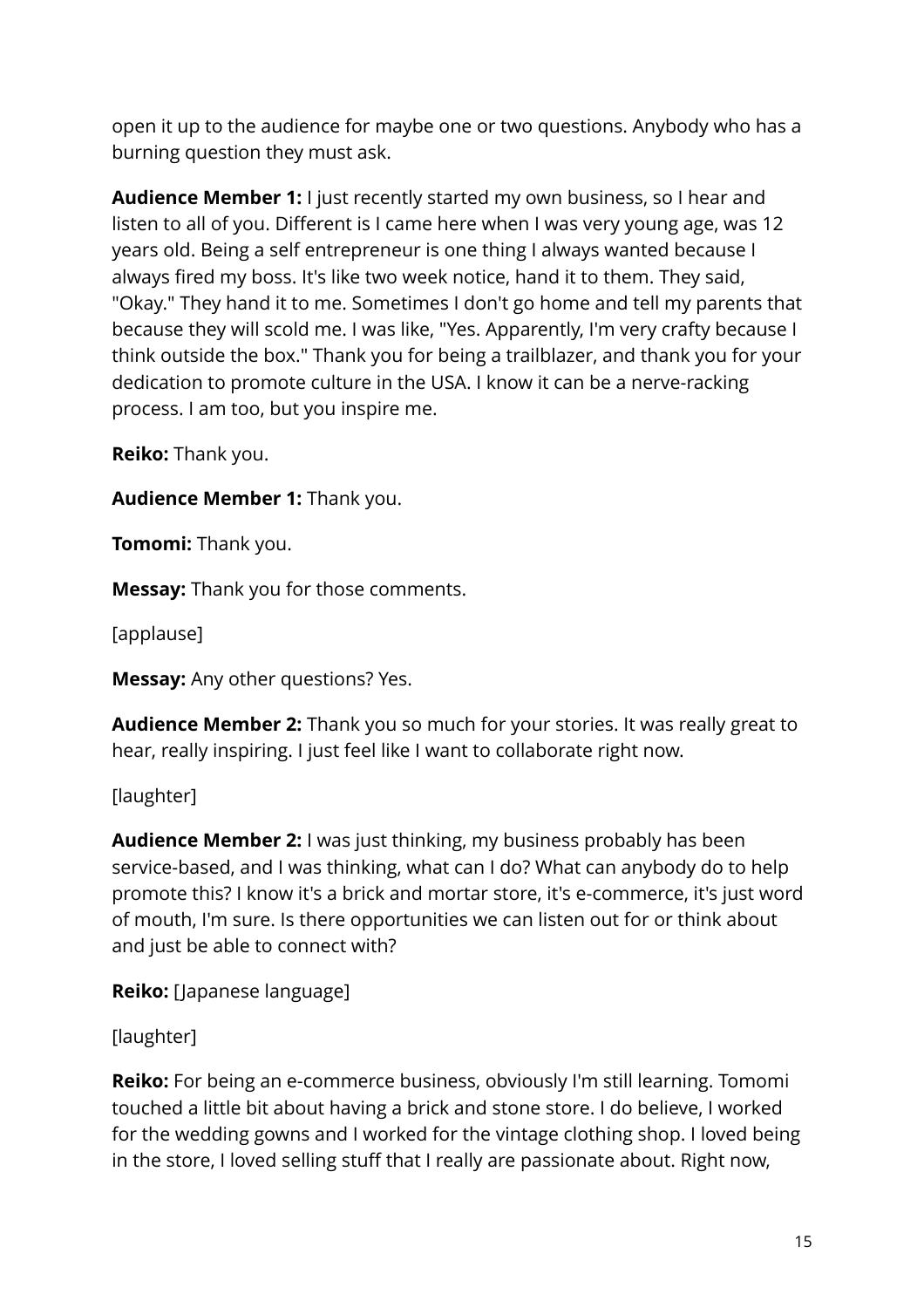what we're doing is to create the community. D.C. Sake cō, CO, actually stands for connection, collaboration, and community.

It's not company, that's why I put the little cō and that little bar on the top so that people can read it D.C. Sake cō. One way that I am trying really hard right now is to collaborate with the local restaurants, the chefs. It doesn't have to be Japanese, I love to do soul food and sake, I love to do Cinco de Mayo and sake, I love to do many meals with the sake. I think the sake, I think being in Washington D.C., that's one of the biggest benefit of being able to collaborate with the different cuisines and different cultures. Right now, I'm not doing a very good job. My boss is sitting in the corner right there.

# [laughter]

**Reiko:** She's actually helping me with the newsletters and stuff, PR and stuff, too. My mission, my goal is to try to collaborate with different restaurants so that even if I don't have the brick and stone store, I get to meet people like this, and I get to talk about the sake, and then possibly create a community of the sake loving people. I would love for you to spread the words out, and then if you know any restaurant chef that are willing to collaborate with the sake, I would love to work with them and they bring in new communities that they have and that I have.

[background conversation]

**Messay:** Okay.

**Reiko:** Sorry.

[laughter]

**Reiko:** I trust you.

**Tomomi:** What you could do to help [crosstalk]-

**Messay:** Yes, how can we support you?

**Tomomi:** Thank you. Thank you. Oh, thank you so much. If you could show my father direct support for. I mean it because my artists, they have to make a living. They saw I'm desperate. Sorry for being so direct, but I also organize some workshops and events like this ceremony and kimono fashion show. You've got to try out all the Japanese culture themed events inside and outside the store. I deliver those events to other venues also.